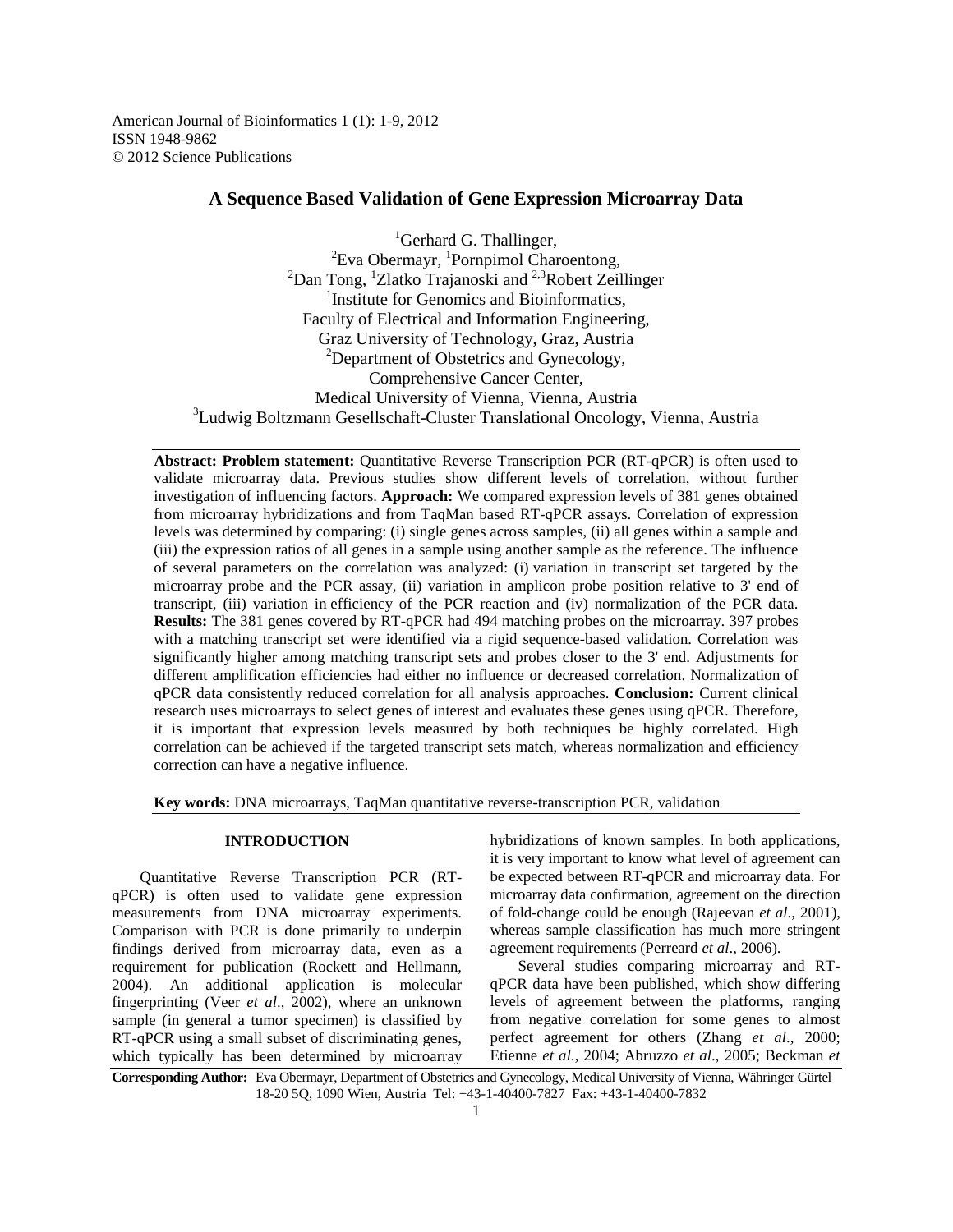*al*., 2004; Dallas *et al*., 2005; Walker *et al*., 2006; Wang *et al*., 2006; Canales *et al*., 2006). Only a few of these studies address potential factors influencing the correlation (Canales *et al*., 2006; Morey *et al*., 2006; Barbacioru *et al*., 2006).

 Microarray and RT-qPCR techniques differ in many respects, including in the method for reverse transcription, in their reaction dynamics and in their dynamic range. Additionally, normalization methods applied vary considerably between the two methods, due to the up to 100-fold higher number of genes measured in a microarray experiment than in RT-qPCR. Systematic errors in RT-qPCR data are compensated for by the use of reference genes, which are assumed to show almost constant expression across samples and experimental conditionsc (Schmittgen and Livak, 2008; Vandesompele *et al*., 2002), In contrast, microarray normalization methods (Do and Choi, 2006) take into account all or a large subset of genes on the array to calculate correction factors. Additionally, the region targeted by the microarray probe and by the RT-qPCR primers, respectively, influences the correlation. Microarray probes are in general designed to hybridize to all splice variants of a gene and lay therefore completely within an exon. RT-qPCR primers, in contrast, are designed to span exons to avoid amplification of genomic DNA or unspliced mRNA and these primers target only a subset of the splice variants of a gene, depending on which exon boundary is spanned. Sequence-based validation of targeted transcripts has been applied for microarray platform comparisons (Ji *et al*., 2006; Carter *et al*., 2005; Mecham *et al*., 2004), but not yet applied for comparisons of microarray probes and RT-qPCR primers.

 Validation of the microarray results can be done using three distinct approaches:

- Calculating the correlation for each gene individually across all samples (Dallas *et al*., 2005)
- calculating the correlation for all genes within a sample
- calculating the correlation of expression ratios of all genes within a sample using an arbitrary reference sample (Wang *et al*., 2006)

 For this reason, we compared for the first time the agreement of both measurements using the three approaches mentioned above and investigated the influence of the mRNA region targeted by probes and primers, normalization and efficiency correction.

 The presented comparison of mRNA expression measurements from DNA microarray and RT-qPCR experiments was part of a project which aimed to detect

circulating tumor cells in the peripheral blood of patients suffering from gynecological cancers (Obermayr *et al*., 2010). To identify genes differentially expressed in tumor cells compared to peripheral blood cells, microarray analysis of 38 tumor cell lines and of PBMC from 12 healthy female volunteers was performed. The resulting gene expression levels obtained by the microarray analysis were validated with RT-qPCR for a subset of 381 genes.

# **MATERIALS AND METHODS**

**RNA samples:** Total RNA was extracted from 38 cancer cell lines and from 12 PBMC samples taken from healthy female donors using the Total RNA Isolation Mini Kit (Agilent Technologies, Waldbronn, Germany). The quality and integrity of the total RNA was assessed on the Agilent 2100 Bioanalyzer and the same samples were divided into individual aliquots for the gene expression analysis on the microarray platform and for the TaqManbased RT-qPCR analysis. All RNAs used in the present study were of high quality and undegraded (Supplemental Data Table 1). All peripheral blood was collected with the patients' written consent. The study was approved by the Ethics Committee of the Medical University of Vienna, Austria (Obermayr *et al*., 2010).

**Gene expression array analysis:** Gene expression profiles from the tumor cell lines and from the PBMC samples were generated using the AB Human Genome Survey Microarray Hs v1. Kits and reagents were used according to the manufacturer's protocols. Image acquisition and analysis were performed using the AB 1700 Chemiluminescent Analyzer Software (version 1.0.0.3). Signals from the autogridded images were background corrected and normalized first by feature, then by spatial effects for each slide and finally by global normalization across slides. The Assay Normalized Signal (ANS) and the Signal to Noise ratio of the measurements (S/N) were used during further analysis. No additional normalization was applied. Filtering data with a flag of greater than 5000 indicating a low quality spot and with a  $S/N \leq 3$  (Wang *et al.*, 2006) excluded 1290 measurements leaving 6075 for the comparisons to the RT-qPCR data. Finally, we identified genes with differential expression levels in each group of tumor cell lines and in part of the tumour cell lines, respectively, compared to the healthy control group using the maxT test on log transformed expression values from the R (RDCT, 2010) "multtest" package (Ge *et al*., 2003) and the 50% one-sided trimmed maxT-test (Gleiss *et al*., 2011).

 Thus, 377 genes were selected for RT-qPCR-based validation and further investigation.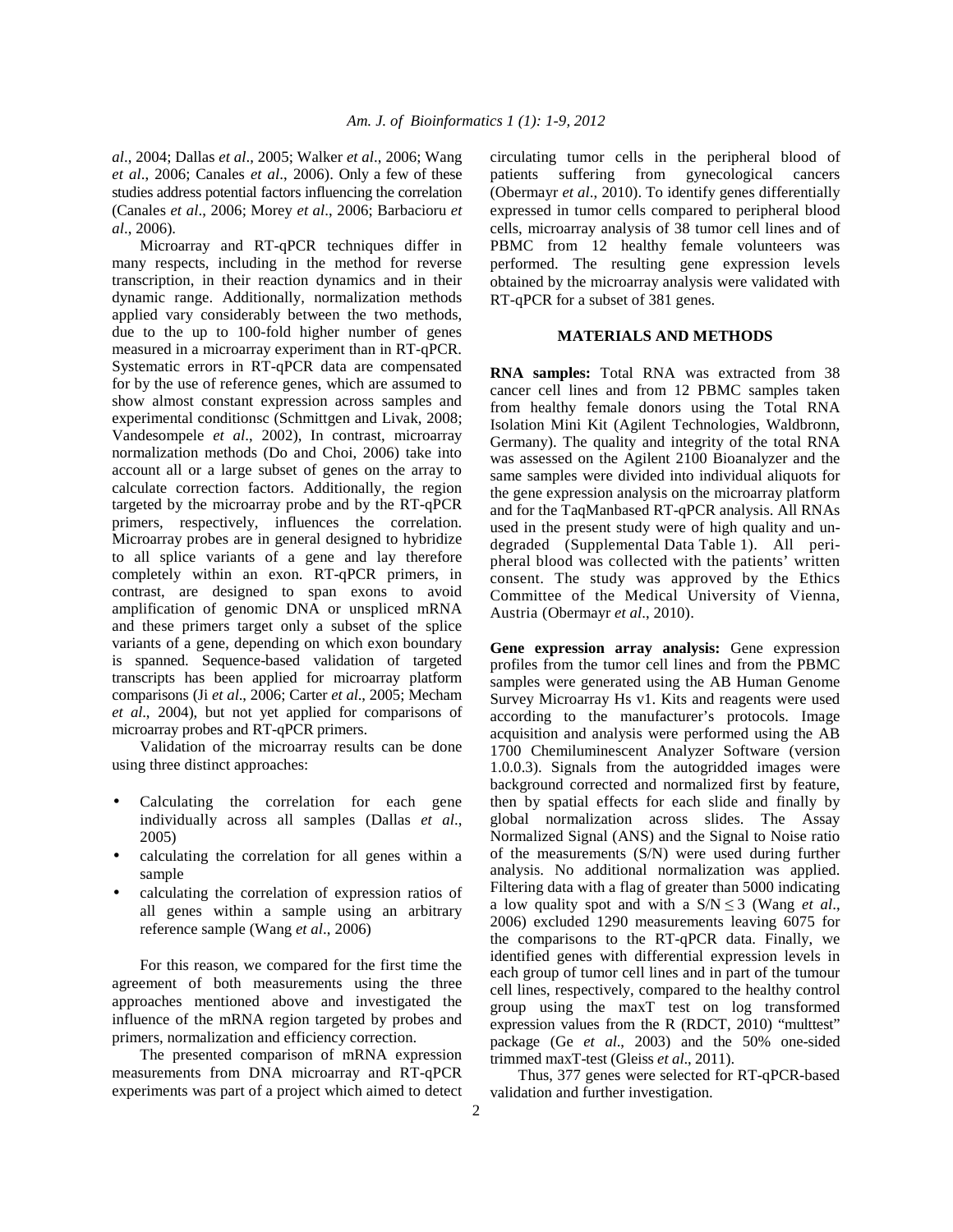**TaqMan gene expression assay based RT-qPCR:**  Microarray data was validated in 15 cancer cell lines using the AB TaqMan Low Density Array (TLDA) format 384, which allows the analysis of 380 gene targets in single reactions and of one mandatory endogenous control gene (GAPDH) in a quadruplicate reaction. Matching TaqMan Gene Expression Assays were selected according to a mapping of microarray probe IDs to assay IDs provided by AB. Additionally, three TaqMan Endogenous Controls (B2M, TBP and PGK1) were analyzed. Template cDNA was generated using M-MLV Reverse Transcriptase, RNase H Minus (Promega, Madison WI, USA) and random hexamers as primers. The Low Density Arrays were loaded with the sample specific mix containing the cDNA and TaqMan Universal PCR Master Mix, No AmpErase UNG. The RT-qPCR was run on the AB 7900HT Fast Real-time PCR System using default conditions (1 cycle of 2 min.,  $50^{\circ}$ C; 1 cycle of 10 min.  $95^{\circ}$ C; 50 cycles of 15 s,  $95^{\circ}$ C; 1 min.,  $60^{\circ}$ C). Raw data were analyzed with the AB7900 Sequence Detection Software version 2.2.2 using automatic baseline correction and manual cycle threshold setting.

**Calculation of RT-qPCR efficiencies:** The amplification efficiencies of 95 differentially expressed genes were assessed using the TLDA format 96A, which allows the amplification of 95 gene targets and of one mandatory endogenous control gene (GAPDH) in duplicate reactions. Equal cDNA amounts from eight cancer cell lines were pooled and fourfold serially diluted. Each template dilution was amplified in two TLDAs to compensate for experimental variations. Amplification and data analysis were performed as described above. The efficiencies were estimated both from the slope of log input template amount versus  $C_q$ value  $(E_g = 10^{(-1/k=5\text{lop})} - 1)$  and directly from the raw fluorescence intensities as proposed by (Zhao and Fernald, 2005). The resulting efficiencies were averaged across samples, assuming inhibition and amplification as being very similar in the cell lines.

**Filtering and normalization of RT-qPCR data:** Cqvalues  $\geq$  35 were considered unreliable and filtered as described in Wang *et al*. (2006). Of the 5760 RT-qPCR measurements, 414 were below the detection limit and an additional 87 were removed according to the  $C_q$ value quality criteria. The remaining 5214 Cq-values were converted to relative quantities (RQs) on a linear scale as follows:  $RQ_g = (1 + E_g)^{(Cq)}_{max}^{Cqg}$  where g denotes the gene and  $\tilde{C}_{q_{max}}$  is the maximum Cq-value over all 15 TLDAs.  $E<sub>g</sub>$  is the efficiency of the PCR reaction for gene g ranging from 0 (no amplification) to 1 (perfect amplification).

 Genes suitable for normalization of the RT-qPCR data were selected using NormFinder (Andersen *et al*., 2004) based on the ANS. The 10 most stable genes across the 15 cell lines were verified with geNorm (Vandesompele *et al*., 2002). This list was further reduced to three genes (CENPA, CDCA5 and CRYZL1) which were detected in all 15 cell lines by RT-qPCR and had a validated probe-assay pair (Supplemental Data Table 2).

 Normalization to the geometric mean of these reference genes was performed as suggested by Vandesompele *et al*. (2002).

 First, Cq-values of the reference gene h and the assay a were individually normalized across assays using the equation  $NQ_{ha} = (1 + E_h)^{(Cq_{min} - Cq_{ni})}$ , where Cqhmin denotes the minimum Cq-value of the reference gene h across all assays a. The normalization factor for an assay a  $(NF_a)$  is the geometric mean of all n  $NQ_{ha}$  of n

assay a:  $NF_a = \sqrt[n]{\prod_{h=1} NQ_{ha}}$  The normalized relative

quantity (Norm\_RQ) of a gene g in assay a is finally calculated by Norm\_ $RQ_{ga} = RQga/NF_a$  In the following, the abbreviation RQ is used for relative quantities calculated with a constant efficiency of 1 and ERQ for relative quantities derived with a gene specific efficiency. Additionally, normalization was performed with every gene available on the TLDA, to check whether there is any gene, which improves the correlation of microarray and RT-qPCR data.

**Sequence-based mappings of microarray probes to RT-qPCR assays:** Sequences of the 60-mer oligonucleotide microarray probes were retrieved from the Panther homepage SRI International 2011. RTqPCR amplicon sequences were assembled by retrieving assay information consisting of accession number of targeted transcript, amplicon start position and amplicon length from the AB product homepage Applied Biosystems 2007. The corresponding mRNA sequence was retrieved either from GenBank (Benson *et al*., 2007) or the Panther homepage and the amplicon sequence was extracted based on the amplicon start position and length. Both sequence lists were subjected to a nucleotide BLAST (Benson *et al*., 2007) with high similarity against the Homo sapiens RefSeq database (Pruitt *et al*., 2005) Release 14 using the Comparative Transcriptomics Framework (Sturn, 2005). Only complete matches on the sense strand were accepted; hits to experimental sequences (XM\_\* and XR\_\*) were removed. An extended and annotated mapping between microarray probe and corresponding TaqMan assay was created by comparing the set of targeted transcripts. For identical transcript sets the respective probe-assay pair was added to the extended mapping list.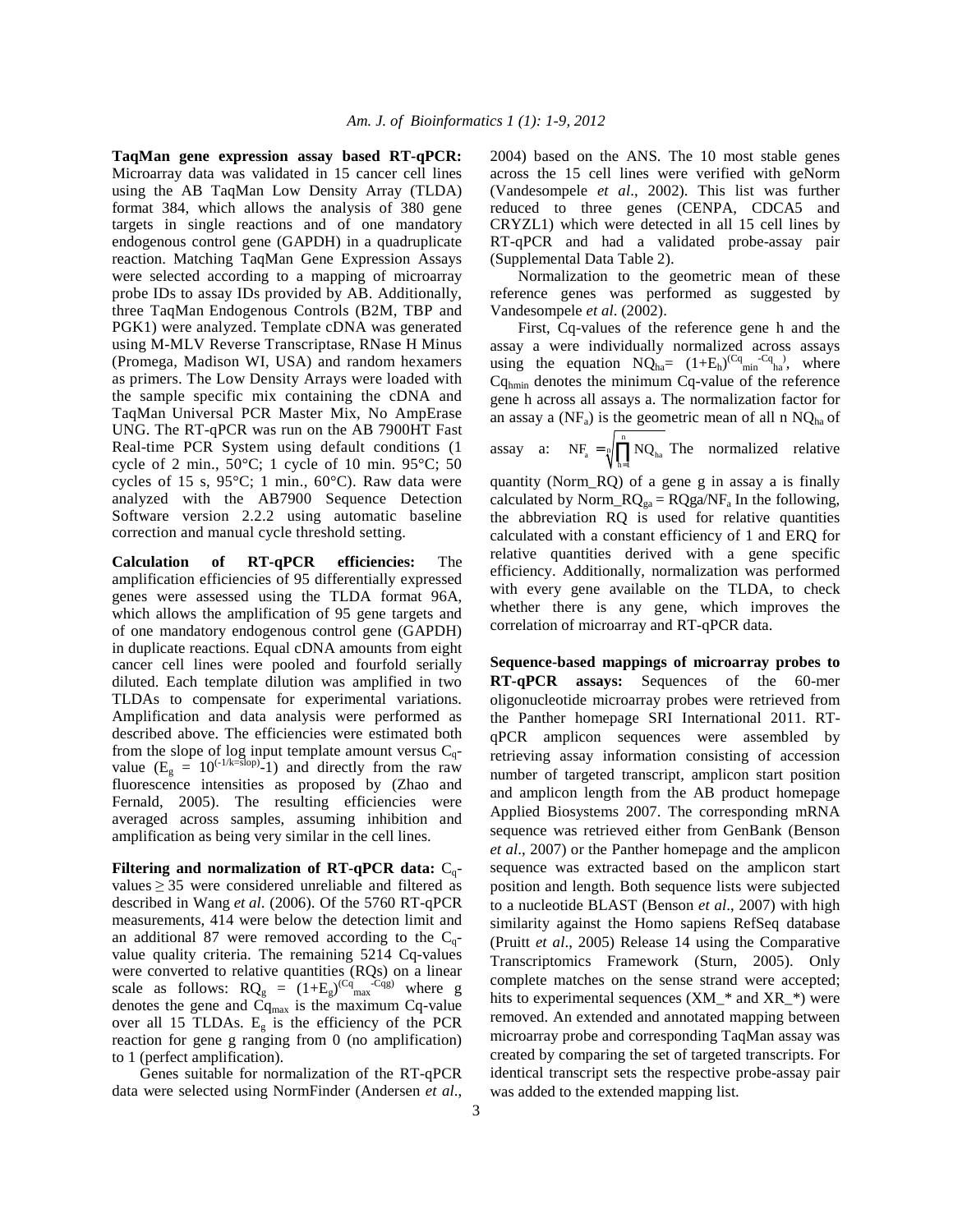#### *Am. J. of Bioinformatics 1 (1): 1-9, 2012*

Table 1: Correlation coefficients (R) for single genes across samples for the different mapping sets. The P-value has been assessed by drawing random samples from the correlation coefficients of the initial mapping  $(n = 20000)$  and comparing the resulting distribution difference to the one observed for the set investigated

| Probe-assay pair<br>mapping set             | N Probe-<br>assay pairs | Min R  | Median R | Mean R | Max R  | Average cumulative<br>distribution difference | P-value<br>for difference |
|---------------------------------------------|-------------------------|--------|----------|--------|--------|-----------------------------------------------|---------------------------|
| Initial mapping                             | 494                     | 0.6109 | 0.8657   | 0.7625 | 0.9999 | NA                                            | NA                        |
| Invalid pairs                               | 93                      | 0.5621 | 0.7809   | 0.6108 | 0.9903 | $-9.16$                                       | $< 5.0e-0.5$              |
| Validated pairs                             | 397                     | 0.6109 | 0.8759   | 0.7845 | 0.9999 | 1.33                                          | 7.5e-04                   |
| Only probes closest<br>to $3'$ end          | 345                     | 0.3576 | 0.8792   | 0.7936 | 0.9999 | 1.88                                          | $3.5e-04$                 |
| Pairs targeting only<br>a single transcript | 264                     | 0.1486 | 0.8833   | 0.8149 | 0.9999 | 3.16                                          | $< 5.0e-0.5$              |

Table 2: Exon/intron structure and probe/assay location of three mRNAs showing no correlation. RefSeq mRNA (slate blue), microarray probe (dark blue) and assay amplicon (red) are shown. Solid bars indicate exons; thin lines intronic sequences. mRNA 3' end is on the left side, exons are numbered starting from the right. (Images generated by the UCSD Genome Browser (Kuhn *et al*., 2007)

| mRNA exonic structure and probe and assay mapping                                                                                                                                                 | Distance to 3' end (bp) |              |
|---------------------------------------------------------------------------------------------------------------------------------------------------------------------------------------------------|-------------------------|--------------|
| 24077000<br>24076000<br>24076500<br>$chr17$ :<br>TLCD1 /NM 138463<br><u>.</u><br>102045000<br>102044000<br>$chr14$ :<br>ANKRD9/NM_152326<br>Probe/225564 3<br>$\blacksquare$<br>say/Hs00299200_m1 | 618                     | 0.05<br>0.12 |
| 52540000<br>chr3:<br>  NT5DC2/NM_022908   <del>           </del><br>Probe/166145<br>keeleetteettel<br>Hy/Hs002576270_m1                                                                           | 591                     | 0.15         |

**Comparison of microarray and RT-qPCR data:**  Data were compared by calculating the Pearson's correlation coefficient R (Pearson, 1896) of the probeassay pairs for (i) single genes across samples, (ii) all genes within a sample and (iii) the expression ratios of all genes in a sample using another sample as the reference. In some instances the comparison was done based on the Spearman's rank correlation coefficient (Spearman, 1904) or Kendall's Tau-b (Kendall, 1938). Significance of correlation differences observed between the probe-assay mappings were determined by a one-sided Wilcoxon's rank test. For the comparison of single genes across samples, the cumulative distribution of the correlation coefficients was used. The average difference between the distribution of the initial mapping and the derived mappings was calculated. The significance of the difference was assessed by a permutation test as follows: 20000 random samples from the correlation coefficients of the initial mapping were drawn (without replacement, with the number correlation coefficients matching the size of the mapping set investigated) and the average distribution difference of this sample was calculated. The p-value is the proportion of samples with a higher difference than the original set.

## **RESULTS**

**Sequence-based mappings of microarray probe to RT-qPCR assay:** The 381 TaqMan assays corresponded to 491 unique microarray probes based on the annotation of the Human Genome Survey Array v1 supplied by AB. Three assays mapped to multiple probes yielding an initial mapping of 494 probe-assay

pairs. Ninety-three of these were excluded by the sequence based mapping validation due to inconsistent RefSeq transcript sets targeted by the probe and assay. For seven pairs the BLAST search did not yield any results for both the probe and the amplicon sequence. Three new pairs were added during this process resulting in 397 validated probe-assay pairs (Supplemental Data Table 3). Two additional probe-assay mapping sets were defined:

- set (iii), where, for transcripts targeted by multiple probes, only the probe closest to the 3' end of the transcript was retained and
- set (iv), where all probe-assay pairs from set (iii) were removed which target multiple transcripts

Set (iii) was defined to compensate for the bias introduced by the oligo (dT) primed reverse transcription of mRNA for the microarray hybridizations. Sequences closer to the 3' end of the mRNA are more likely transcribed into cDNA, because the probability that the mRNA transcription terminates prematurely increases with the distance to the 3' end Applied Biosystems 2004. This bias is not present if random hexamer primers are used during reverse transcription for the RT-qPCR as transcription starts at random positions on the mRNA. With set (iv) differences in the detection of multiple transcripts by the two technologies were avoided (e.g., due to mRNA secondary structure). Therefore, four probe-assay sets were used in the subsequent comparison:

- The initial mapping as supplied by the manufacturer ( $n = 494$ )
- The mapping containing validated probe-assay pairs and new ones not present in the initial mapping  $(n = 397)$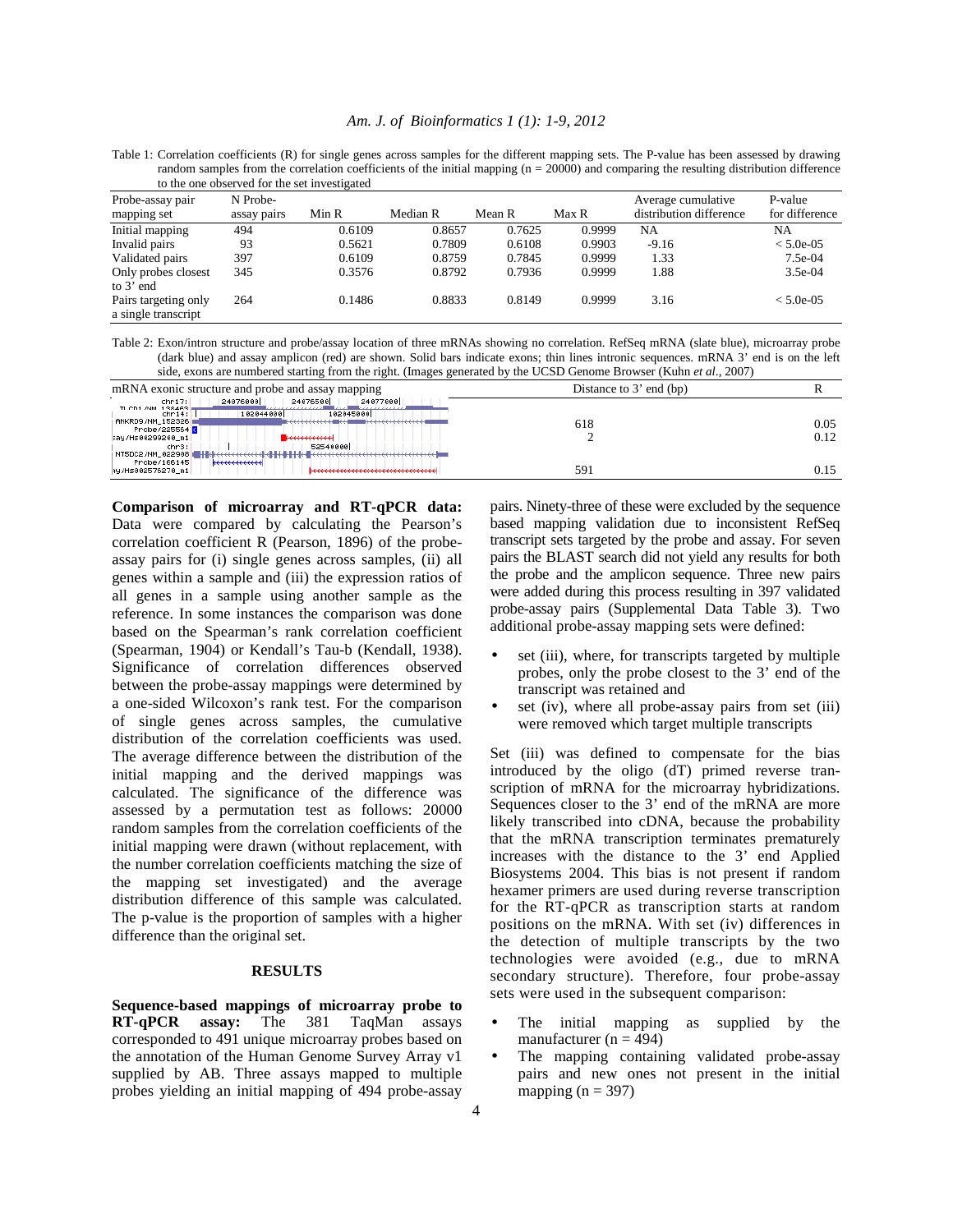

- Fig. 1: Cumulative distribution of Pearson's correlation coefficients for single gene comparisons. (A) Absolute distribution for five probe-assay sets. (B) Distribution deviation relative to the initial mapping from the manufacturer (black). The largest positive difference can be observed for the set targeting a single transcript only (light blue). The only negative difference results from the pairs which were excluded through the validation process (red)
- The previous set, reduced to a single probe per transcript, where the probe with the least distance to the 3' end of a transcript was retained  $(n = 365)$
- The previous set containing only probe-assay pairs targeting a single transcript  $(n = 264)$

 Correlation between the filtered microarray and RT-qPCR expression data was assessed using the three approaches mentioned previously: (i) across samples, (ii) within a sample and (iii) expression ratios within samples. Each approach was applied to the four probeassay mappings described above.

**Comparison of single genes across samples:** The correlation coefficients (R) of the genes range from a minimum -0.61 and -0.14 (in the initial probe-assay set and in the set with probe-assay pairs targeting a single transcript only, respectively) to a maximum of almost 1.0 in all sets (Table 1). To assess the quality of the agreement of a certain set, the cumulative distributions of the calculated correlation coefficients in a probeassay set were compared. The higher the number of correlation values close to 1, the better the agreement between the two technologies. All three subsets derived from the initial mapping showed an increased fraction of higher correlation coefficients. For the correlation value distribution of the excluded probe-assay pairs, a shift toward lower correlation coefficients could be observed (Fig. 1). The average distribution difference relative to the initial mapping was between -9.16 (for the excluded pairs) to 3.16 (for the pairs targeting a single transcript only). All differences were statistically significant (p<0.001). Using the normalized relative RTqPCR quantities with the three selected reference genes (Norm\_RQ) in the comparison shifted the correlation coefficient distribution considerably toward smaller values (data not shown).

 The same could be observed for all datasets normalized to a single reference gene. Although the correlation was already quite high, there were still 18 probe-assay pairs with a correlation below 0.5. Three of these pairs targeting transcripts of the genes TLCD1, ANKRD9 and NT5DC2 were further investigated.

 The distance to the 3' end of the transcript, the exon-intron structure and the location of the probes and assays relative to the mRNA exonic structure are shown in Table 2. A scatter plot of the expression for the transcript of gene TLCD1 (Fig. 2A) reveals an outlying measurement on the microarray for the cell line BT-549, indicating the existence of a TLDC1 splice variant without exon 1 in this cell line. Excluding this outlying measurement increased the correlation to 0.90. The measurements for the two other genes showed low expression in general, without obvious outliers (Fig. 2B for NT5DC2). The differing measurements are most likely explained by splice variants, which are not detected equally by primers and probes, as the exons targeted differ significantly.

**Comparison of all genes within a sample:** For this comparison the Pearson's correlation of  $log<sub>2</sub>$  (ANS) vs. log<sub>2</sub> (RQ) of all genes within a sample was calculated. The correlation was low ranging between 0.44 and 0.59 (for the initial mapping) and between 0.47 and 0.63 (for the mapping including pairs targeting a single transcript only).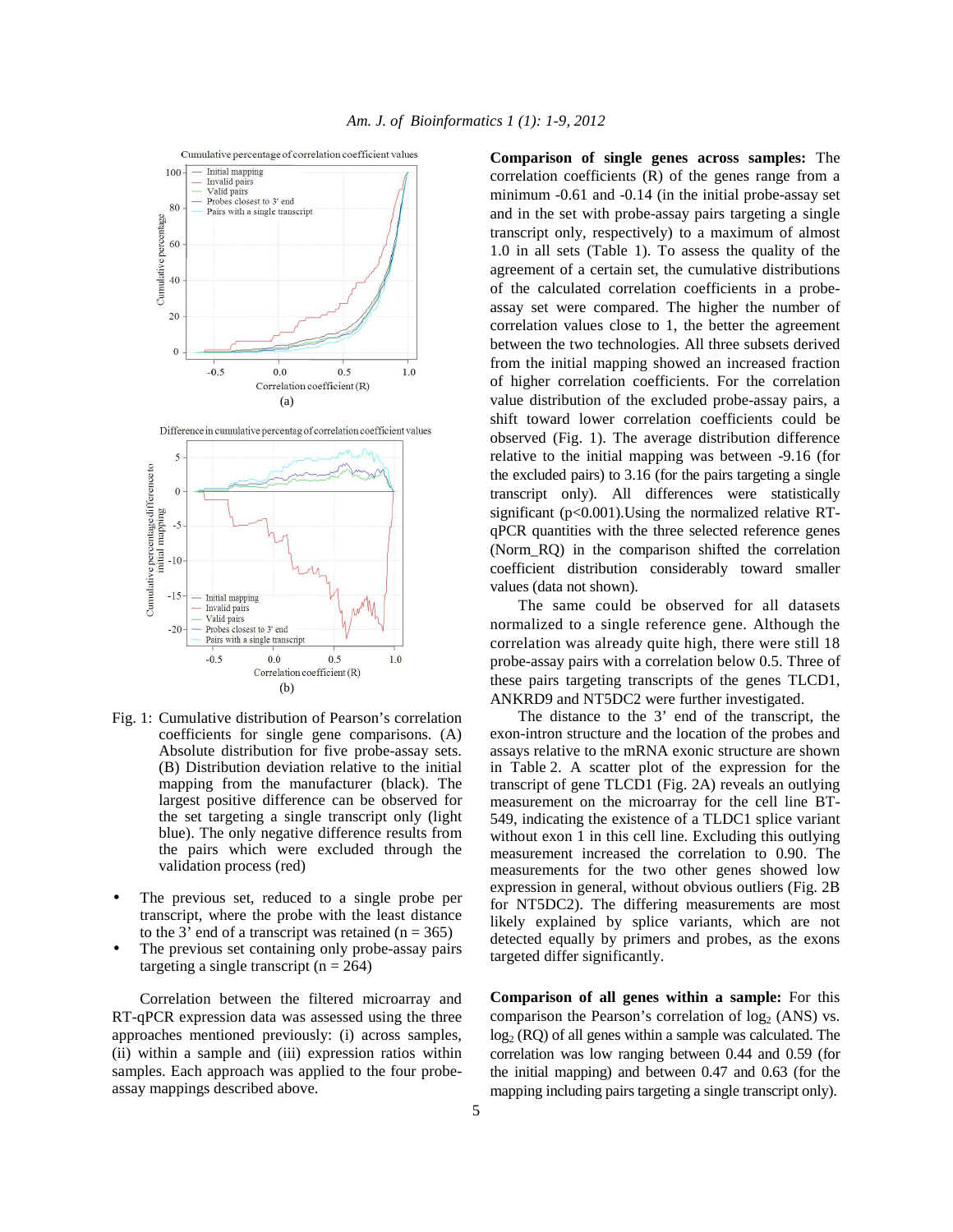|  | Am. J. of Bioinformatics 1 (1): 1-9, 2012 |  |  |
|--|-------------------------------------------|--|--|
|  |                                           |  |  |

Table 3: Summary of the pearson's correlation coefficients for the comparison of all genes within a sample for all mapping sets. For each mapping 15 correlations were calculated corresponding to the 15 different samples. P-values are based on a wilcoxon's signed rank test of the correlations of a mapping compared to these of the initial mapping

| . .                                      |             |       | . .      |        |              |                     |            |
|------------------------------------------|-------------|-------|----------|--------|--------------|---------------------|------------|
|                                          | Probe-assay |       |          |        |              | Average correlation | P-value of |
| Probe-assay pair mapping set             | pairs       | Min R | Median R | Mean R | <b>Max R</b> | difference          | difference |
| Initial mapping                          | 494         | 0.44  | 0.50     | 0.51   | 0.59         | 0.000               | 1.0000     |
| Validated pairs                          | 397         | 0.43  | 0.50     | 0.51   | 0.59         | $-0.007$            | 0.0603     |
| Only probes closest to 3' end            | 345         | 0.43  | 0.50     | 0.50   | 0.59         | 0.003               | 0.6807     |
| Pairs targeting a single transcript only | 264         | 0.47  | 0.56     | 0.55   | 0.63         | $-0.047$            | 0.0006     |
|                                          |             |       |          |        |              |                     |            |

| Table 4: Summary of the correlation coefficients using the averaged values of all samples as a reference for all mapping subset. The P-value is    |  |  |  |
|----------------------------------------------------------------------------------------------------------------------------------------------------|--|--|--|
| calculated using a one-sided Wilcoxon's signed rank test between the results of the initial mapping and the results of the other subset $(n = 15)$ |  |  |  |

|                                          |                   |       |          | .      |       |         |
|------------------------------------------|-------------------|-------|----------|--------|-------|---------|
| Probe-assay pair mapping set             | Probe-assay pairs | Min R | Median R | Mean R | Max R | P-value |
| Initial mapping                          | 494               | 0.63  | 0.79     | 0.78   | 0.88  | .0000   |
| Validated pairs                          | 397               | 0.70  | 0.83     | 0.81   | 0.89  | 0.00623 |
| Only probes closest to 3' end            | 345               | 0.68  | 0.83     | 0.81   | 0.89  | 0.00269 |
| Pairs targeting a single transcript only | 264               | 0.77  | 0.84     | 0.83   | 0.90  | 0.00058 |



Fig. 2: Scatterplot of microarray (ANS) vs. RT-qPCR (RQ) of transcripts with low correlation. (top) LOC116238 (TLDC1) shows an outlying microarray measurement for the breast cancer cell line BT-549. Correlation without this measurement increases to 0.90. (bottom) FLJ1244 (NT5DC2) shows low expression (especially for RT-qPCR), but no striking outliers

A significant difference in the correlation coefficients was observed only for the single transcript mapping (Table 3 and Supplemental Data Fig. 1). In a second analysis, the  $log<sub>2</sub>$  of the Efficiency corrected Relative Quantities (ERQ) were compared to  $log<sub>2</sub>(ANS)$ . Correlation coefficients were consistently lower compared to the uncorrected values (data not shown). Using the RQs normalized to the reference genes did not change the results, because the individual assays are corrected by a constant factor only.

**Comparison of the expression ratios of all genes of a**  sample: For all samples, the Ratios for the ANS (RANS) and the Ratio for the RQ (RRQ) were calculated using the averaged values of all samples as the reference and the correlation of  $log<sub>2</sub>$  (RANS) and  $log<sub>2</sub>$  (RRQ) was determined. For the initial mapping, values for R ranged between 0.63 and 0.88, for all other mapping subsets the minimum and maximum R increased up to 0.77 and 0.90, respectively (Table 4). The shift towards higher correlation coefficients compared to the initial mapping was statistically significant for all subsets (one-sided Wilcoxon's signed rank test,  $p<0.01$ ). Using the RQs normalized with the internal reference genes did not change the results, because the individual assays are corrected only by a constant factor. Efficiency corrected Relative Quantities (ERQ) produced the same results as the RQ values, because the different PCR efficiencies cancel each other out when the ratios are calculated (data not shown).

#### **DISCUSSION**

 Results from gene expression profiling with DNA microarrays are often validated by RT-qPCR. The level of agreement reported varies significantly between as well as within studies (Etienne *et al*., 2004; Abruzzo *et al*., 2005; Beckman *et al*., 2004; Dallas *et al*., 2005;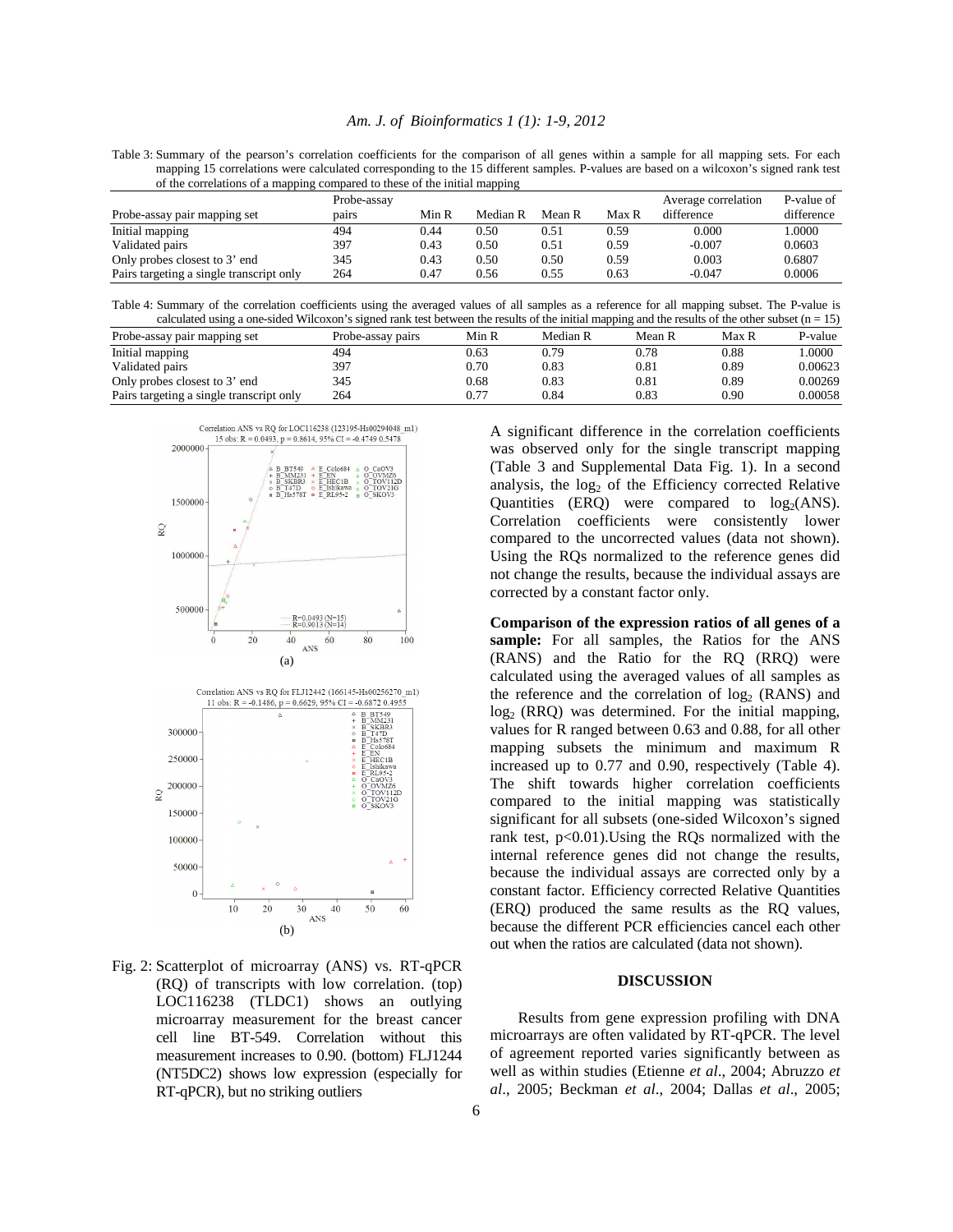Walker *et al*., 2006; Wang *et al*., 2006; Canales *et al*., 2006). Here we have studied several parameters influencing the agreement and have shown that the correlation of the two technologies is significantly increased when microarray probes and RT-qPCR primers target the same set of transcripts. To this end, we have used a rigorous validation approach to exclude probes-assay pairs with a discordant set of targeted transcripts. The identification of valid probe-assay pair is based (i) on alignment of the probe and amplicon sequence against the human transcripts in RefSeq and (ii) on probe distance to  $3'$  end and (iii) on the number of transcripts targeted. With the resulting four probeassay pair sets, measurements of microarray and RTqPCR experiments were compared for individual genes across samples, all genes within a sample and for expression ratios within a sample. In all three comparisons, sets with validated and bias avoiding probe-assay pairs showed a significantly higher correlation than the initial set derived from the microarray annotation supplied by the manufacturer.

 Specifically, the correlation of the technologies for single genes across samples was greater than 0.70 for 80% of the genes for probe assay pairs targeting single transcripts. The correlation of the measurements for all genes of a sample was low, with a maximum of 0.63. Nevertheless, it was possible to observe a significant positive effect of the rigorous validation of the probeassay pairs. Platform differences (especially different RT-qPCR efficiencies) have a pronounced influence on the results in these types of comparisons.

 When assessing the correlation of the expression ratios of the genes in a sample with the average values of all samples as the reference, the median R was between 0.79 and 0.84. By calculating ratios to assess the correlation, differences in technologies (like RTqPCR efficiencies or microarray hybridization dynamics) cancel out largely. The results achieved here are at the same level as those reported from Wang *et al*. (2006), where the same microarray and RT-qPCR platforms have been utilized. In Wang's study, the comparison was performed with robust linear regression fitting using bisquare weights, which resulted in slightly higher correlation coefficients due to down-weighing of outliers.

 Both microarray and PCR technologies are subject to handling inaccuracies (pipetting, reaction conditions), which have to be compensated for by normalization methods. However, correlation decreased significantly when normalized data was used in the calculations instead of the raw data. This applied both to normalized data in the genes across samples correlation as well as efficiency corrected data in the within sample correlation.

 Although the use of the correlation coefficient as a measure of agreement between the two technologies may not be optimal for low expressing genes and genes with a low variance in expression across samples (Abruzzo *et al*., 2005), it has been applied successfully in this study. Other means to assess the agreement like the concordance correlation coefficient (Lin, 2000), which was used by Miron *et al*. (2006) or measurement of agreement by direct comparison of expression values as suggested by Bland and Altman (2010) are not applicable as they yield poor correlation or agreement in presence of offsets and scaling factors between the measurements. The scale especially differs considerably, because the dynamic range is 4 orders of magnitude for the AB 1700 platform (Stefano *et al*., 2005) and up to 8 orders of magnitude for the TLDAs (Canales *et al*., 2006; Yang *et al*., 2004).

## **CONCLUSION**

 For a reliable validation of microarray measurements by RT-qPCR, it is of utmost importance that microarray probes and RT-qPCR primers target both the same exon of the mRNA. To avoid possible bias introduced by the secondary structure of the cDNA, the same region of the exon should be targeted. Special care has also to be directed to the selection of the internal references and normalization methods, because they can influence the results significantly.

#### **ACKNOWLEDGEMENT**

 This study was supported by the GEN-AU projects "Cancer Transcriptomics" and "Bioinformatics Integration Network" (BIN) of the Austrian Federal Ministry of Science and Research. We are particularly grateful to Fatima Sanchez-Cabo (Genomics Unit, Centro Nacional de Investigaciones Cardiovasculares CNIC, Madrid, E) and Georg Heinze (Center for Medical Statistics, Informatics and Intelligent Systems, Medical University of Vienna, Vienna, A) for valuable discussions. The authors thank Ravi Tharakan (Bayview Proteomics Center, Johns Hopkins University, Baltimore, MD, USA) for critically reading the manuscript.

#### **REFERENCES**

Abruzzo, L.V., K.Y. Lee, A. Fuller, A. Silverman and M.J. Keating *et al*., 2005. Validation of oligonucleotide microarray data using microfluidic low-density arrays: A new statistical method to normalize real-time RT-PCR data. BioTechniques, 38: 785-792.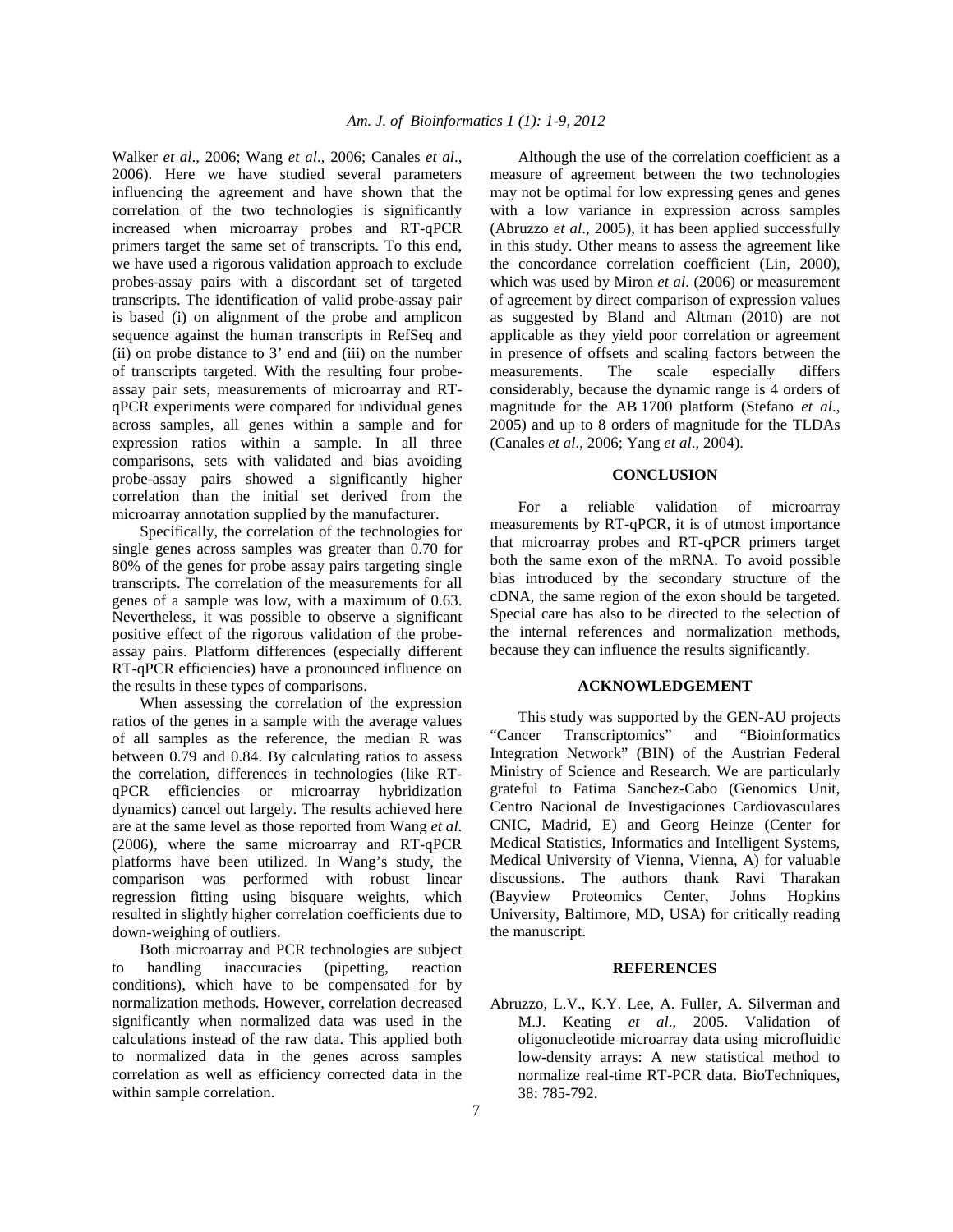- Andersen, C.L., J.L. Jensen and T.F. Orntoft, 2004. Normalization of real-time quantitative reverse transcription-PCR data: A model-based variance estimation approach to identify genes suited for normalization, applied to bladder and colon cancer data sets. Cancer Res., 64: 5245-5250. DOI: 10.1158/0008-5472.CAN-04-0496
- Barbacioru, C.C., Y. Wang, R.D. Canales, Y.A. Sun and D.N. Keys *et al*., 2006. Effect of various normalization methods on Applied Biosystems expression array system data. BMC Bioinformatics, 7: 533. DOI: 10.1186/1471-2105- 7-533
- Beckman, K.B., K.Y. Lee, T. Golden and S. Melov. 2004. Gene expression profiling in mitochondrial disease: Assessment of microarray accuracy by high-throughput Q-PCR. Mitochondrion, 4: 453- 470. DOI: 10.1016/j.mito.2004.07.029
- Benson, D.A., I. Karsch-Mizrachi, D.J. Lipman, J. Ostell and D.L. Wheeler, 2007. GenBank. Nucleic Acids Res., 35: D21-D25. DOI: 10.1093/nar/gkl986
- Bland, J.M. and D.G. Altman, 2010. Statistical methods for assessing agreement between two methods of clinical measurement. Int. J. Nurs. Stud., 47: 931- 936. DOI: 10.1016/j.ijnurstu.2009.10.001
- Canales, R.D., Y. Luo, J.C. Willey, B. Austermiller and C.C. Barbacioru *et al*., 2006. Evaluation of DNA microarray results with quantitative gene expression platforms. Nat. Biotechnol., 24: 1115- 1122. DOI: 10.1038/nbt1236
- Carter, S.L., A.C. Eklund, B.H. Mecham, I.S. Kohane and Z. Szallasi, 2005. Redefinition of Affymetrix probe sets by sequence overlap with cDNA microarray probes reduces cross-platform inconsistencies in cancer-associated gene expression measurements. BMC Bioinformatics, 6: 107. DOI: 10.1186/1471-2105-6-107
- Dallas, P.B., N.G. Gottardo, M.J. Firth, A.H. Beesley and K. Hoffmann *et al*., 2005. GGene expression levels assessed by oligonucleotide microarray analysis and quantitative real-time RT-PCR – how well do they correlate? BMC Genomics, 6: 59. DOI: 10.1186/1471-2164-6-59
- Do, J.H. and D.K. Choi, 2006. Normalization of microarray data: Single-labeled and dual-labeled arrays. Mol. Cells, 22: 254-261. PMID: 17202852
- Etienne, W., M.H. Meyer, J. Peppers and R.A.M. Jr, 2004. Comparison of mRNA gene expression by RT-PCR and DNA microarray. Biotechniques, 36: 618-626. DOI: 10.2144/3604A0618
- Ge, Y., S. Dudoit and T.P. Speed, 2003. Resamplingbased multiple testing for microarray data analysis. Test, 12: 1-77. DOI: 10.1007/BF02595811
- Gleiss, A., F. Sanchez-Cabo, P. Perco, D. Tong and G. Heinze, 2011. Adaptive trimmed t-statistics for identifying predominantly high expression in a microarray experiment. Stat. Med., 30: 52-61. DOI: 10.1002/sim.4093
- Ji, Y., K. Coombes, J. Zhang, S. Wen and J. Mitchell *et al*., 2006. RefSeq refinements of UniGene-based gene matching improve the correlation of expression measurements between two microarray platforms. Appl. Bioinformatics, 5: 89-98. PMID: 16722773
- Kendall, M.G., 1938. A new measure of rank correlation. Biometrika, 30: 81-93. DOI: 10.1093/biomet/30.1-2.81
- Kuhn, R.M., D. Karolchik, A.S. Zweig, H. Trumbower and D.J. Thomas *et al*., 2007. The UCSC genome browser database: Update 2007. Nucleic Acids Res., 35: D668-D673. DOI: 10.1093/nar/gkl928
- Lin, L.I.K., 2000. Correction: A note on the concordance correlation coefficient. Biometrics, 56: 324-325. DOI: 10.1111/j.0006-341X.2000.- 00324.x
- Mecham, B.H., G.T. Klus, J. Strovel, M. Augustus and D. Byrne *et al.*, 2004. Sequence-matched probes produce increased cross‐platform consistency and more reproducible biological results in microarray‐based gene expression measurements. Nucl. Acids Res., 32: e74-e74. DOI: 10.1093/nar/gnh071
- Miron, M., O.Z. Woody, A. Marcil, C. Murie and R. Sladek *et al*., 2006. A methodology for global validation of microarray experiments. BMC Bioinformatics, 7: 333. DOI: 10.1186/1471-2105- 7-333
- Morey, J.S., J.C. Ryan and F.M.V. Dolah, 2006. Microarray validation: factors influencing correlation between oligonucleotide microarrays and real-time PCR. Biol. Proced. Online, 8: 175- 193. DOI: 10.1251/bpo126
- Obermayr, E., F. Sanchez-Cabo, M.K.M. Tea, C.F. Singer and M. Krainer *et al*., 2010. Assessment of a six gene panel for the molecular detection of circulating tumor cells in the blood of female cancer patients. BMC Cancer, 10: 666. DOI: 10.1186/1471-2407-10-666
- Pearson, K., 1896. Mathematical contributions to the theory of evolution. III. Regression, Heredity and Panmixia. Phil. Trans. R. Soc. Lond., 187: 253- 318. DOI: 10.1098/rsta.1896.0007